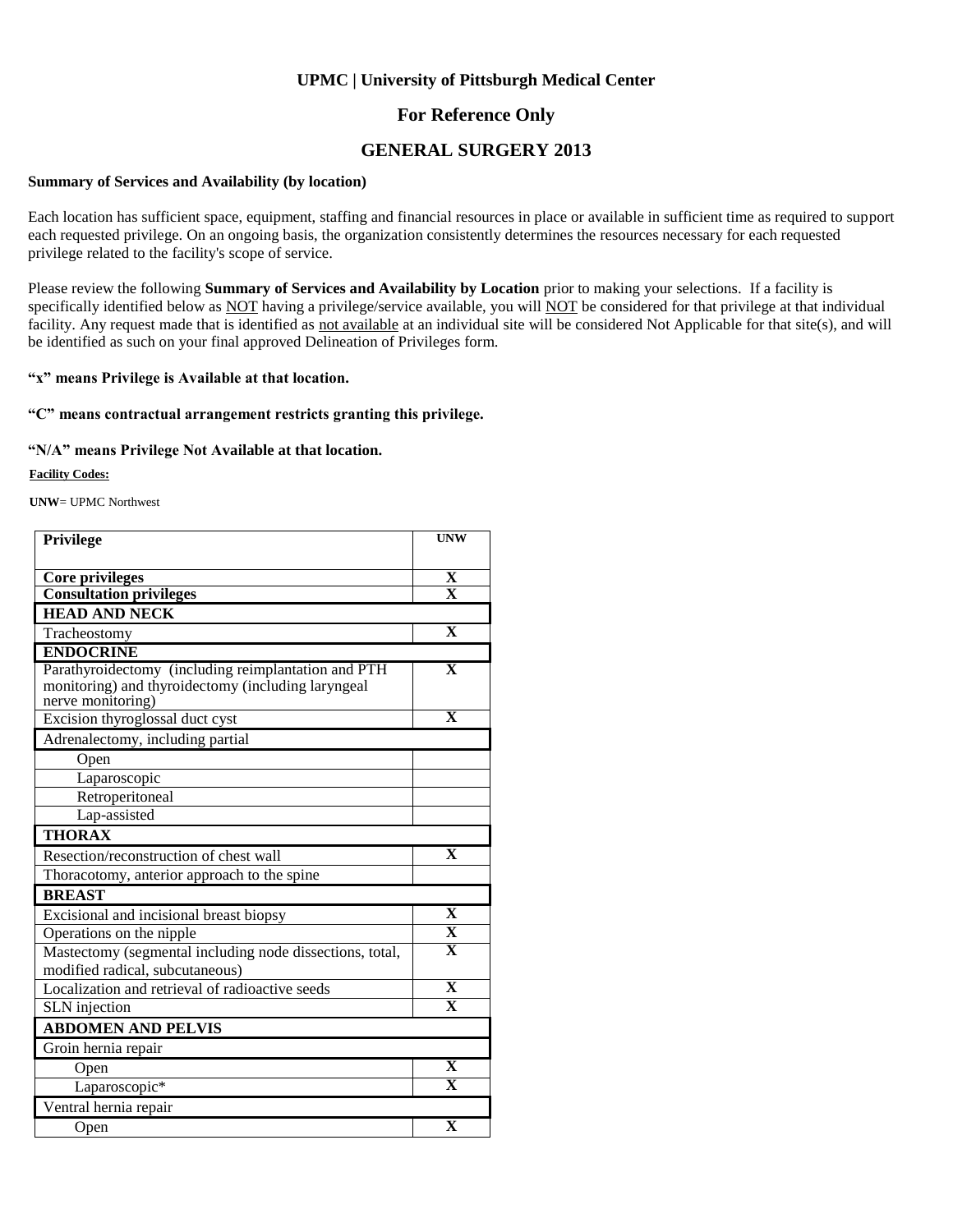# **For Reference Only**

## **GENERAL SURGERY 2013**

Page 2 of 5

| Privilege                                                                         | <b>UNW</b>              |
|-----------------------------------------------------------------------------------|-------------------------|
| Laparoscopic*                                                                     | $\mathbf X$             |
| Umbilical hernia repair                                                           |                         |
| Open                                                                              | X                       |
| Laparoscopic*                                                                     | $\mathbf X$             |
| Peritoneal/retroperitoneal dissection (e.g. for exposure of                       | X                       |
| the spine or lymphadenectomy)                                                     |                         |
| Exploratory laparotomy/laparoscopy                                                | X                       |
| Diaphragmatic Herniorrhaphy                                                       | X                       |
| <b>ALIMENTARY TRACT</b>                                                           |                         |
| Esophagectomy                                                                     |                         |
| Nissen fundoplication                                                             |                         |
| Open                                                                              |                         |
| Laparoscopic                                                                      |                         |
| Gastrectomy, gastroenterostomy, gastrostomy                                       |                         |
| Open                                                                              | $\mathbf X$             |
| Laparoscopic*                                                                     | x                       |
| Vagotomy except highly selective                                                  | x                       |
| Highly selective vagotomy                                                         |                         |
| Open                                                                              | X                       |
| Laparoscopic*                                                                     | $\mathbf X$             |
| Cholecystectomy (all techniques), cholecystostomy,                                | $\mathbf X$             |
| common bile duct exploration                                                      |                         |
| Appendectomy                                                                      |                         |
| Open                                                                              |                         |
| Laparoscopic                                                                      | $\mathbf X$             |
| Incision, excision, resection of intestine, including<br>placement of enterostomy |                         |
| Hemorrhoidectomy, Stapled hemorrhoidectomy,                                       | X                       |
| sphincterotomy, fistulotomy and other techniques                                  |                         |
| Transanal excision/fulguration of anorectal                                       | $\mathbf X$             |
| mass                                                                              |                         |
| Repair enterocele/rectocele*                                                      | $\mathbf X$             |
| Reconstructive perineal procedures (sphincteroplasty,                             | $\overline{\mathbf{x}}$ |
| repair vesico-vaginal-enteric fistula)*                                           |                         |
| Colectomy (all)/colostomy                                                         |                         |
| Open                                                                              | X                       |
| Laparoscopic*                                                                     | $\mathbf{X}$            |
| Transanal                                                                         |                         |
| <b>TEMIS</b>                                                                      | $\overline{\mathbf{X}}$ |
| <b>TEMS</b>                                                                       | x                       |
| Splenectomy                                                                       |                         |
| Open                                                                              | $\mathbf X$             |
| Laparoscopic*                                                                     | X                       |
| Abdominoperineal resection                                                        |                         |
| Open                                                                              | $\overline{\mathbf{X}}$ |
| Laparoscopically assisted*                                                        | $\overline{\mathbf{X}}$ |
| Restorative proctocolectomy*                                                      | $\overline{\mathbf{X}}$ |
| Liver resections*                                                                 |                         |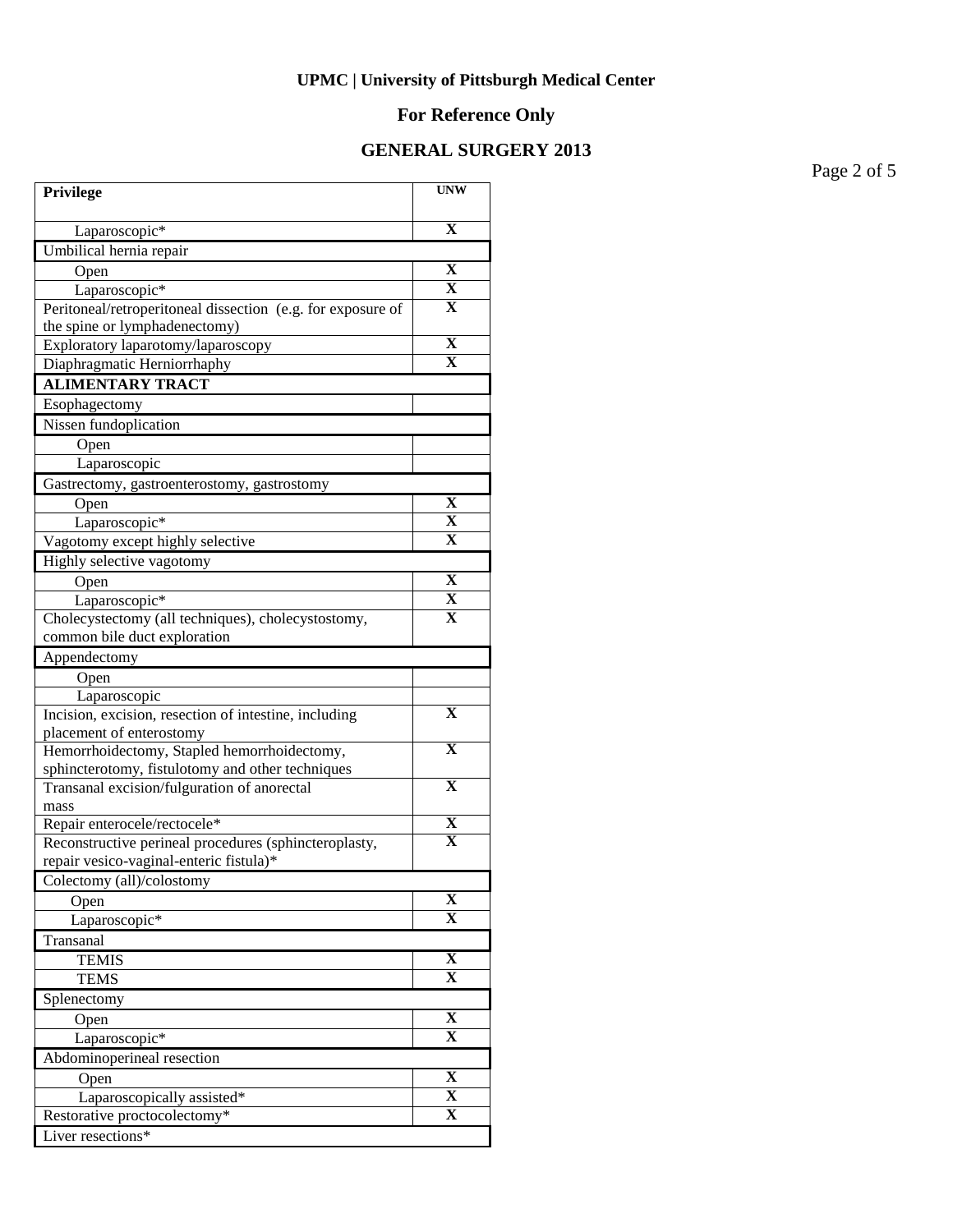# **For Reference Only**

## **GENERAL SURGERY 2013**

Page 3 of 5

| Privilege                                                            | <b>UNW</b>              |
|----------------------------------------------------------------------|-------------------------|
| Open                                                                 | $\mathbf X$             |
| Laparoscopic                                                         | N/A                     |
| Pancreas resections/debridement                                      |                         |
| Open                                                                 | X                       |
| Laparoscopic                                                         | N/A                     |
| Pancreatectomy                                                       | X                       |
| <b>GENITOURINARY TRACT</b><br>(In conjunction with other procedures) |                         |
| Insertion cystostomy tube                                            | $\mathbf X$             |
| Partial cystectomy, bladder repair                                   | $\mathbf X$             |
| Nephrectomy                                                          | $\mathbf X$             |
| Hysterectomy                                                         | $\mathbf X$             |
| Salpingooophorectomy                                                 | $\overline{\mathbf{X}}$ |
| <b>SKIN/SOFT TISSUE/BONE</b>                                         |                         |
| Regional lymph node dissections,                                     |                         |
| partial/complete including sentinel node techniques                  |                         |
| Cervical                                                             | $\mathbf X$             |
| Axillary                                                             | $\mathbf X$             |
| Mediastinal                                                          | X                       |
| Periaortic                                                           | $\overline{\textbf{X}}$ |
| Pelvic                                                               | $\overline{\textbf{X}}$ |
| Sentinel Node Biopsy                                                 | $\overline{\textbf{X}}$ |
| Skin grafting, partial and full thickness                            | $\overline{\textbf{X}}$ |
| Fasciotomy                                                           | $\overline{\textbf{X}}$ |
| Amputations                                                          | X                       |
| Biopsy peripheral nerve                                              | $\overline{\mathbf{X}}$ |
| <b>TRAUMA</b>                                                        |                         |
| Pericardial window/pericardiocentesis                                | $\mathbf X$             |
| Lung lobectomy                                                       | $\mathbf X$             |
| Pneumonectomy                                                        | $\mathbf X$             |
| Procedures on Esophagus                                              | $\mathbf X$             |
| Teletrauma                                                           | $\mathbf X$             |
| <b>ENDOSCOPY</b>                                                     |                         |
| Esophagogastroduodenoscopy/biopsy                                    | X                       |
| Esophageal stent placement                                           | $\overline{\mathbf{X}}$ |
| Percutaneous endoscopic gastrostomy                                  | X                       |
| Laryngoscopy                                                         | $\overline{\mathbf{X}}$ |
| Bronchoscopy/biopsy                                                  | $\overline{\mathbf{X}}$ |
| Anoscopy/Proctoscopy                                                 | $\overline{\mathbf{X}}$ |
| Sigmoidoscopy/Colonoscopy/Biopsy/                                    | $\mathbf X$             |
| Polypectomy/Stents                                                   |                         |
| <b>BURN SURGERY</b>                                                  | $\overline{\mathbf{X}}$ |
| <b>INTRAOPERATIVE ULTRASOUND</b>                                     | N/A                     |
| <b>ULTRASOUND</b>                                                    |                         |
| Focused Abdominal Sonogram for Trauma                                | $\mathbf X$             |
| (FAST)                                                               |                         |
| <b>VIDEOMAPPING</b>                                                  |                         |
| Videoassisted parathyroidectomy/thyroidectomy                        | N/A                     |
| Videoassisted neuroendocrine tumor resection                         | N/A                     |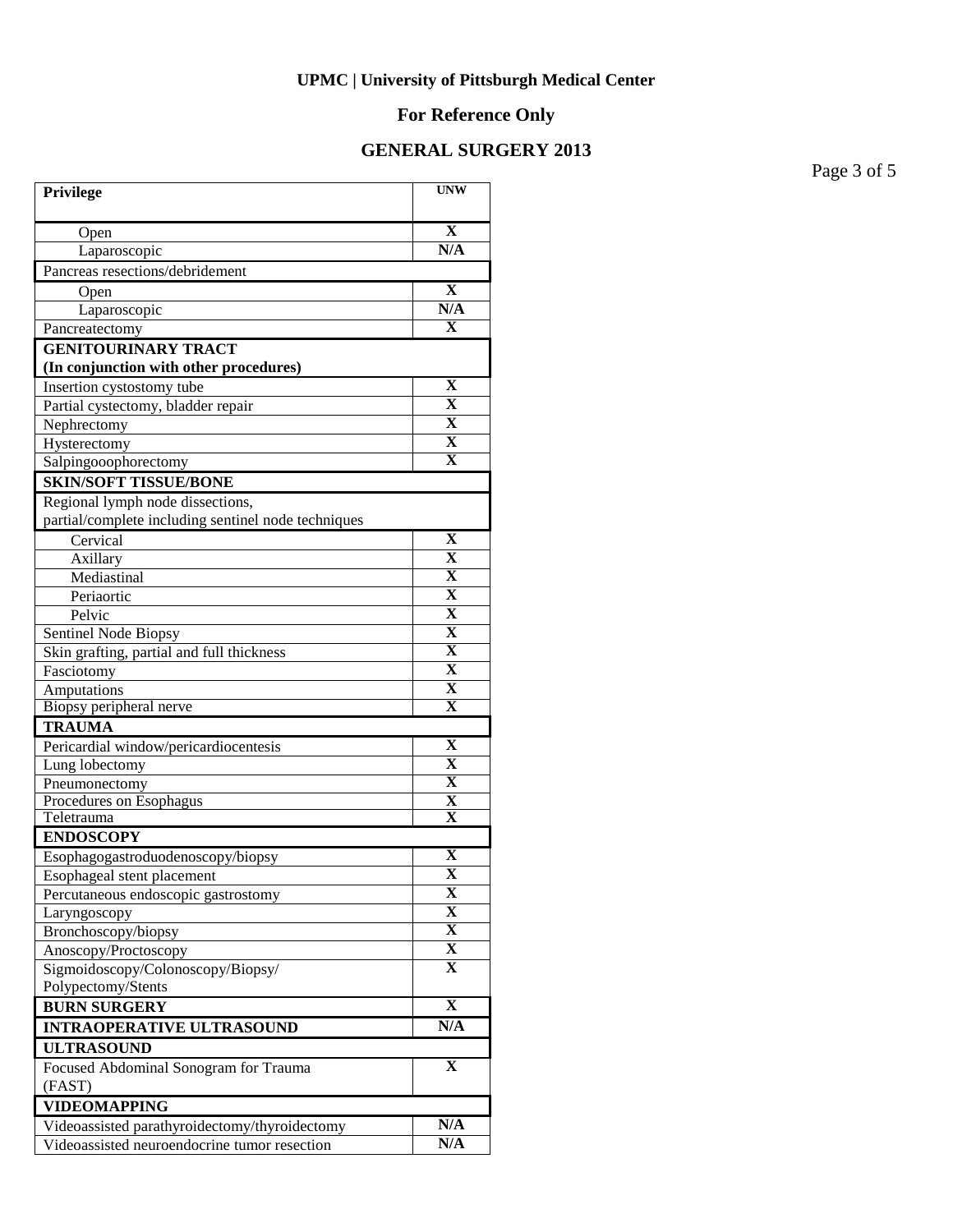# **For Reference Only**

## **GENERAL SURGERY 2013**

Page 4 of 5

| Privilege                                                                                  | <b>UNW</b>              |
|--------------------------------------------------------------------------------------------|-------------------------|
| Intraoperative Nuclear Mapping (Gamma Probe)                                               | N/A                     |
| <b>TELEMEDICINE</b>                                                                        | $\mathbf X$             |
| <b>ROBOTICS (Certificate Required)</b>                                                     | N/A                     |
| <b>FLUOROSCOPY</b> (Certificate Required)                                                  | N/A                     |
| <b>LASER</b>                                                                               |                         |
| Nd:YAG                                                                                     | N/A                     |
| CO <sub>2</sub>                                                                            | N/A                     |
| KTP:YAG                                                                                    | N/A                     |
| Argon                                                                                      | N/A                     |
| Excimer-308 nm                                                                             | N/A                     |
| Diode-532 nm                                                                               | N/A                     |
| Diode-630 nm                                                                               | N/A                     |
| Diode-810 nm                                                                               | N/A                     |
| Diode (Indigo) - 832 nm                                                                    | N/A                     |
| Ho:YAG                                                                                     | N/A                     |
| <b>ANESTHESIA</b>                                                                          |                         |
| <b>Moderate Sedation</b>                                                                   | $\mathbf{X}$            |
| <b>CRITICAL CARE</b>                                                                       |                         |
| Medical supervision of intensive care unit patients,                                       | N/A                     |
| emergency transport, critical illness, and multi-system                                    |                         |
| organ failure                                                                              |                         |
| Arterial catheter insertion                                                                | X                       |
| Central venous and percutaneous dialysis catheter                                          | $\mathbf{x}$            |
| insertion                                                                                  |                         |
| Pulmonary artery catheter insertion                                                        | $\overline{\mathbf{X}}$ |
| Pericardiocentesis                                                                         | $\overline{\mathbf{X}}$ |
| Interpretation and management of hemodynamic data                                          | X                       |
| Initiation and management of vasoactive and/or anti-                                       |                         |
| arrhythmic drug infusions                                                                  |                         |
| Debrillation/cardioversion                                                                 | $\mathbf X$             |
| Transthoracic echocardiography (limited)<br>Airway management of the non-intubated patient |                         |
| Endotracheal intubation (oral, nasal)                                                      |                         |
| Cricothyrotomy                                                                             | X                       |
| Percutaneous tracheostomy                                                                  | $\overline{\mathbf{X}}$ |
| Bronchoscopy                                                                               | X                       |
| Thoracentesis                                                                              |                         |
| Thoracostomy tube insertion/management                                                     | X                       |
| Mechanical ventilation – initiation and management                                         |                         |
| Renal replacement therapy management                                                       | X                       |
| Nutritional management of the ICU patient                                                  |                         |
| Lumbar puncture                                                                            |                         |
| Intercostal nerve block                                                                    | X                       |
| Cardiopulmonary resuscitation                                                              |                         |
| Abdominal paracentesis                                                                     | X                       |
| Diagnostic ultrasonography                                                                 | X                       |
| Fluoroscopy                                                                                | X                       |
| Administration of intermittent and continuous sedation,                                    | X                       |
| analgesia, and intravenous anesthetics for management of                                   |                         |